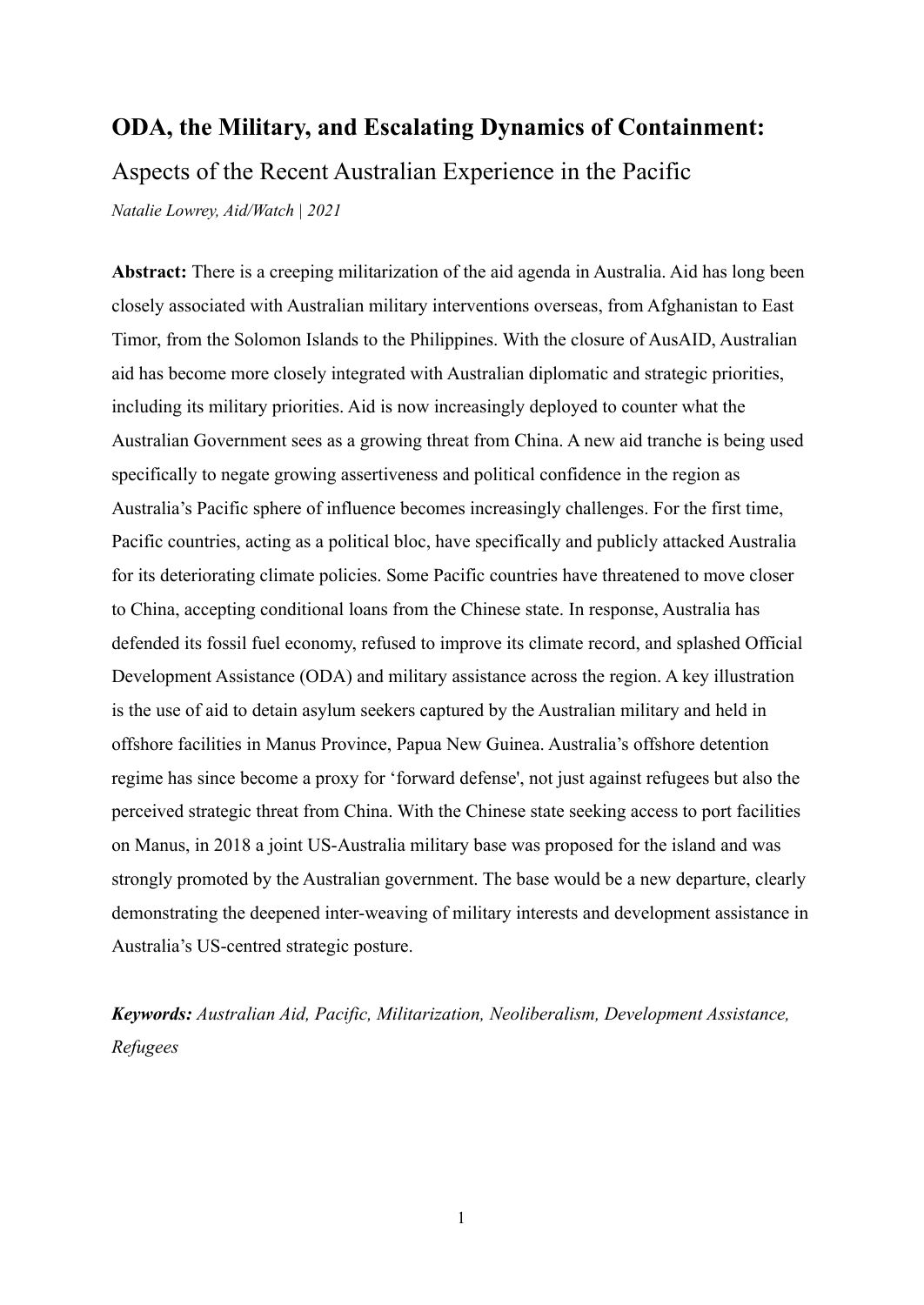There is a creeping militarization of the aid agenda in Australia. Aid has long been closely associated with Australian military interventions, from Afghanistan to East Timor, from the Solomon Islands to the Philippines. With the closure of AusAID in 2013, Australian Aid now favours national interest and private finance over the need for real aid. It has become more closely integrated with Australian diplomatic, strategic and military priorities especially as Australia's Pacific sphere of influence comes under increased challenges.

### **Australia's new 'aid paradigm'**

Since the election of a conservative Government in late 2013, the Australian aid program has been radically transformed. Under the Government's 'new aid paradigm' it is difficult to recognize aid as having a meaningful development mandate beyond promoting the private sector and growth. The official purpose of aid is now to promote the national interest, with aid explicitly geared to Australia's commercial, security, and diplomatic interests. AusAid was dissolved into the Department of Foreign Affairs and Trade (DFAT), with aid fully integrated into Australia's 'economic diplomacy'. Private finance is lauded as the cure-all for poverty reduction and the primary purpose of aid has been transformed into a means of leveraging Australian private interests. Having established its new aid ideology, the Government has cut the aid budget by almost 25%, reducing aid to its lowest level as a proportion of national income since the early 1970s. This recent Australian experience shows the neo-liberal model of aid at work - negating the traditional conception of aid as development assistance and instead enabling a new corporate-state nexus, branded as 'economic diplomacy'.

AusAid's objective up until 2011 was to "assist developing countries to reduce poverty and achieve sustainable development, in line with Australia's national interest".<sup>1</sup> For the OECD, Official Development Assistance (ODA) must be "administered with the promotion of the economic development and welfare of developing countries as its main objective."<sup>2</sup> As with other donor countries, Australian national interests have historically impinged on these primary objectives. However, national interest was always defined as a secondary concern.

<sup>&</sup>lt;sup>2</sup> OECD (2020) Net ODA. Retrieved from <https://data.oecd.org/oda/net-oda.htm> <sup>1</sup> Government of Australia (2011). Independent Review of Aid Effectiveness, Commonwealth of Australia: Canberra. Retrieved from <https://dfat.gov.au/about-us/publications/Pages/independent-review-of-aid-effectiveness-2011.aspx>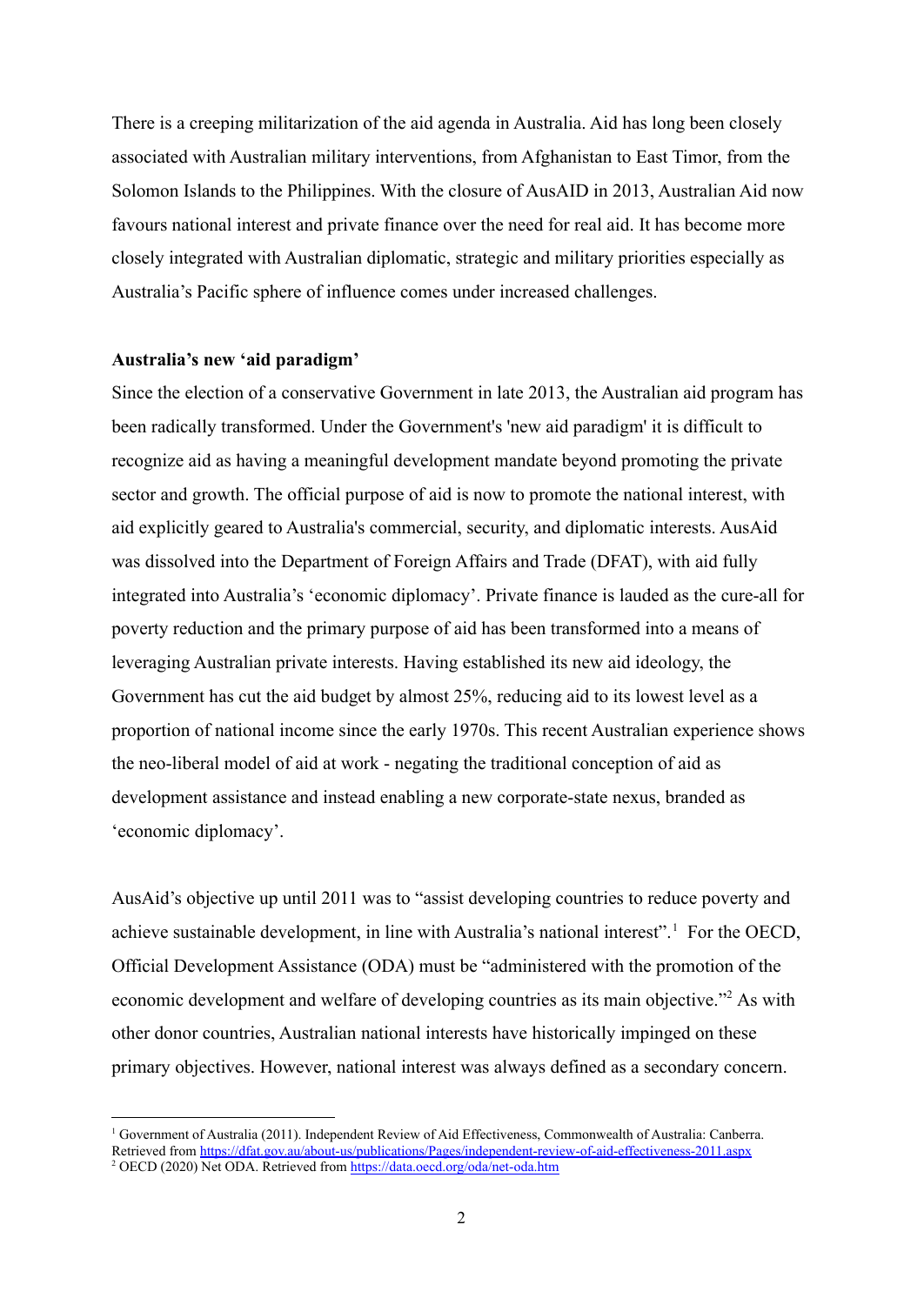With the demise of AusAid in 2013, the declared objective of DFAT's 'Australian Aid' division is quite simply to "promote Australia's national interests by contributing to sustainable economic growth and poverty reduction<sup>33</sup> In official terms, the 'main objective' of Australian ODA is no longer the "economic development and welfare of developing countries" as required by the OECD, but the promotion of "Australia's national interest." All of this poses a very serious question: does Australian aid indeed qualify as ODA?

The erosion of aid which once expressed development solidarity and a sense of public responsibility in the face of global needs has been discredited by successive Australian governments who have sought to direct aid for political and commercial purposes including the favoring of Australian-based International Development Contractors; promoting trade agreements; creating a market in climate offsets; and, most controversially, counted refugee detention as ODA.<sup>4</sup> Australian aid is now little more than an adjunct to private interests and diplomatic objectives. The overall effect has been "damaging [to] the integrity of the aid program ... making it look like a piggy bank ripe for raiding".<sup>5</sup> The Government's 'new aid paradigm' dovetails with populist anti-aid rhetoric, and has contributed to the erosion of public confidence, which, in turn, makes it easier to cut the aid budget.



**AUSTRALIA'S NEW 'AID PARADIGM'** 

*Source: AID/WATCH*

<sup>3</sup> DFAT (2016) Australia's Aid Program. Retrieved from

http://d[fat.gov.au/aid/pages/australias-aid-program.aspx](http://dfat.gov.au/aid/pages/australias-aid-program.aspx)

 $5$  Morris, M. and Newton-Howes, J. (June 3, 2015). Where Australia's case for aid went wrong – and what we can do to <sup>4</sup> Negin, Joel, (October 30, 2012). Aid and the Pacific Solution II: issues and questions, *DevPolicy Blog*. Retrieved from http[s://devpolicy.org/aid-and-the-pacific-solution-ii-issues-and-questions-20121030/](https://devpolicy.org/aid-and-the-pacific-solution-ii-issues-and-questions-20121030/)

rebuild', *Dev Blog* 3 June. Retrieved from <http://devpolicy.org>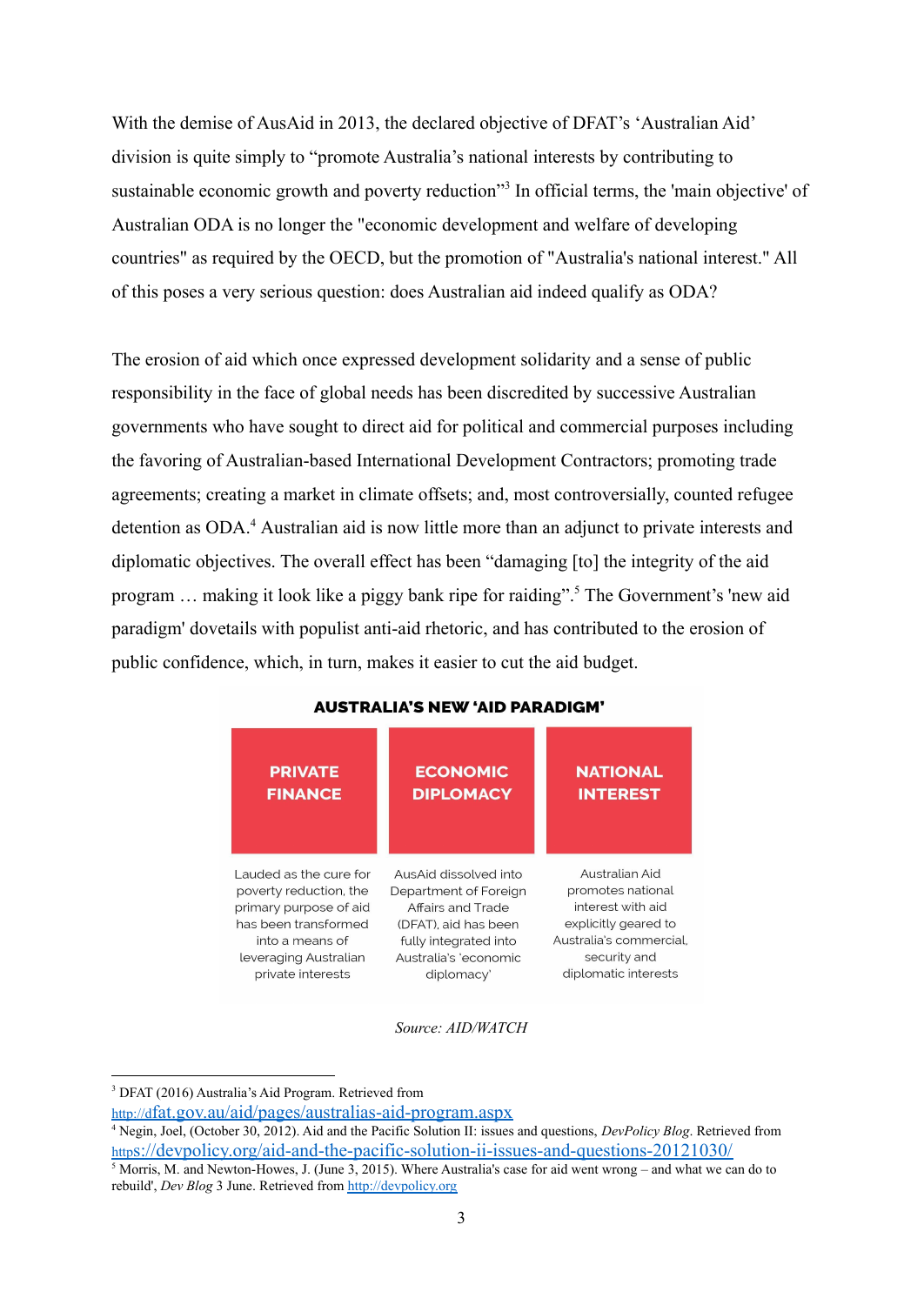# **Australian Aid and 'Militarization of the Mind'**

Understanding the militarization of the Australian aid agenda implies an understanding of an increasingly militarized Australia and a growing 'militarization of the mind'. The language of war has become the new norm. This 'militarization of the mind' has infiltrated all parts of Australian society. For a generation, federal governments have funded an intense program highlighting the importance of our military history. Perhaps the most concerning feature of the spreading militarization is the deliberate targeting of school children with free, professionally developed curriculum material including films, books, CDs and posters including subsidies that are provided for trips to the Australian War Memorial in Canberra. <sup>6</sup>

Amongst the talk of sacrifice and beating of the 'khaki drum', $<sup>7</sup>$  there is little mention of</sup> killing and even less reflection and assessment of the bloodshed imposed on distant countries in Australia's name, some of whose citizens have fled for their lives making long and dangerous journeys to seek asylum on Australian shores only to be detained indefinitely. The Australian national self-identity refuses to recognize the severe repercussions of military force, instead it is justified and represented as the 'defense of freedom', a 'just war', or 'wars against unspeakable *Others'*. The tragic irony of all of this rhetoric on the 'glory of war and militarization' in the context of the Australian Colonial Project is the lack of recognition that Australia has a black Indigenous history - an unrecognized conquest of, and war against, First Nations peoples of the land that became called Australia, the Australian state built on the theft and invasion of First Nations lands<sup>8</sup> and the genocide of the oldest living culture on earth. It is, therefore, not surprising that the intersecting issues of racial, social, economic,

<sup>6</sup> Reynolds, Henry, (September 25, 2014). Militarization marches on. *Inside Story*. Retrieved from <https://insidestory.org.au/militarisation-marches-on/>

<sup>7</sup> Daley, Paul, (February 1, 2018). Beating the khaki drum: how Australian identity was militarised. *The Guardian*. Retrieved from

[https://www.theguardian.com/australia-news/postcolonial-blog/2018/feb/01/beating-the-khaki-drum-how-australian-identity](https://www.theguardian.com/australia-news/postcolonial-blog/2018/feb/01/beating-the-khaki-drum-how-australian-identity-was-militarised)[was-militarised](https://www.theguardian.com/australia-news/postcolonial-blog/2018/feb/01/beating-the-khaki-drum-how-australian-identity-was-militarised)

<sup>8</sup> Henriques-Gomes, Luke, (January 26, 2020). 'Pay the rent': Invasion Day rallies around Australia protest against 26 January celebrations, *The Guardian*. Retrieved at

[https://www.theguardian.com/australia-news/2020/jan/26/pay-the-rent-invasion-day-rallies-around-australia-protest-against-](https://www.theguardian.com/australia-news/2020/jan/26/pay-the-rent-invasion-day-rallies-around-australia-protest-against-26-january-celebrations)[26-january-celebrations](https://www.theguardian.com/australia-news/2020/jan/26/pay-the-rent-invasion-day-rallies-around-australia-protest-against-26-january-celebrations)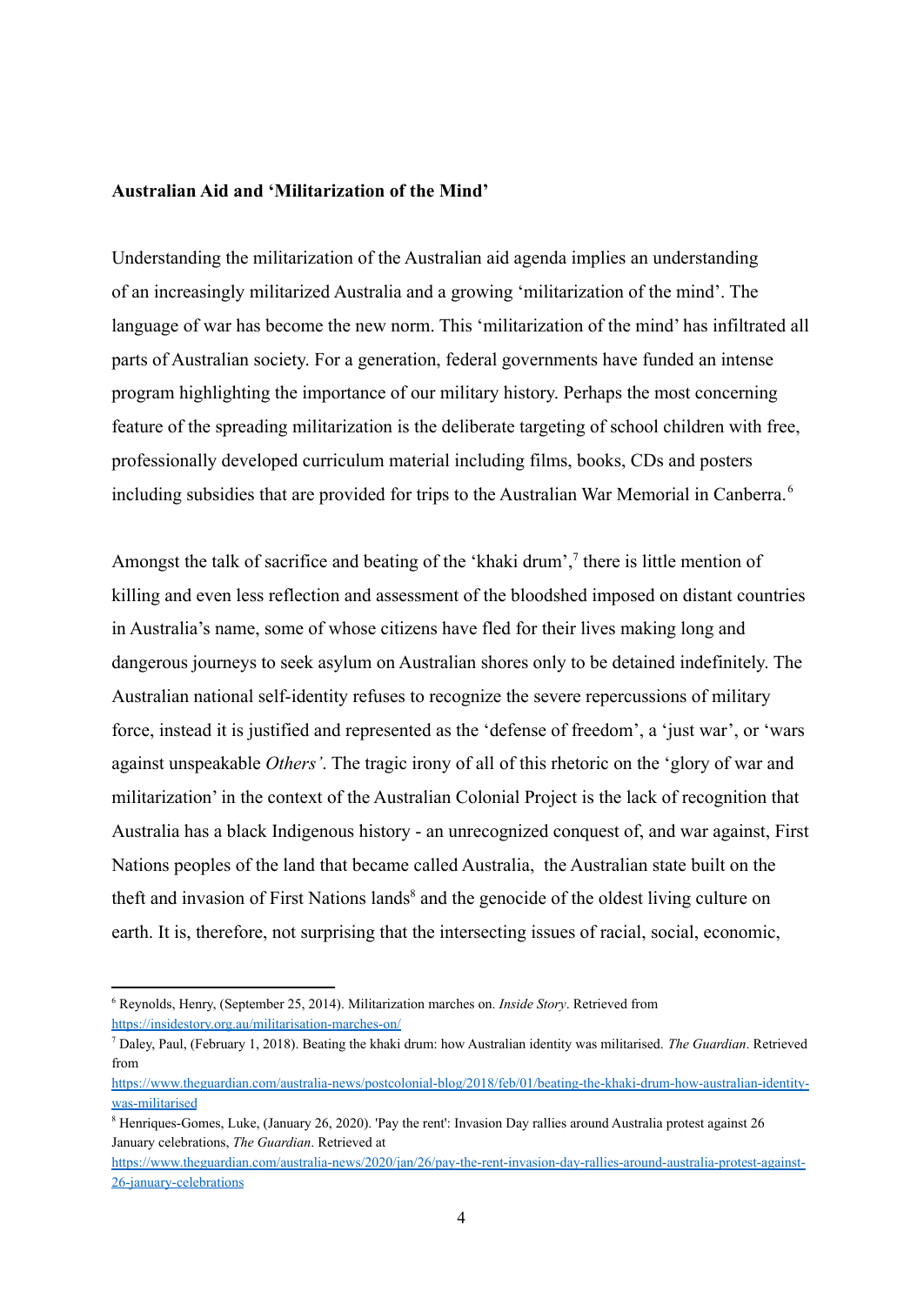gender, environmental and climate *injustices* are embedded in Australia's so-called aid program, particularly with the rise of neoliberalism.

Hundreds of thousands of Australians have protested against involvement in wars including Vietnam, Afghanistan, and Iraq. However, Australian governments appear to go to war with an ease that is both unusual and dangerous in a democracy. They have suffered no penalty for sending troops overseas regardless of the outcomes. Meanwhile, any criticism of war is seen as a cowardly attack and "the prestige of the armed forces shields the politicians from legitimate scrutiny". $\degree$  This militarization of the mind, and of Australian history, is having other consequences including the militarization of the Australian police force and the rise of the 'warrior cop' exported through military aid. Police officers in many western countries like Australia and the US now dress like paramilitaries; special police units are being trained and organized along military lines<sup>10</sup> and issued with military-grade weapons<sup>11</sup> to be used against their own citizens staging peaceful protests.

Regionally, Australia has a history of inter-weaving military interests and ODA enforced by an Australia-US alliance. Australia has participated in and helped legitimize US extra-judicial military interventions including the 2003 invasion and occupation of Iraq, which was defined as 'illegal' by UN Secretary-General Kofi Annan in September  $2004$ ,  $^{12}$  and with associated illegal renditions.<sup>13</sup> The US-Australian surveillance facility at Pine Gap, near Alice Springs, has been instrumental in more than 7,000 extrajudicial drone killings across

[https://melbourneactivistlegalsupport.files.wordpress.com/2019/12/2019-12-07\\_imarc-legal-observer-report.pdf](https://melbourneactivistlegalsupport.files.wordpress.com/2019/12/2019-12-07_imarc-legal-observer-report.pdf)

<sup>9</sup> Reynolds, Henry, (September 25, 2014). Militarization marches on. *Inside Story*. Retrieved from [https://insidestory.org.au/militarization-marches-on/](https://insidestory.org.au/militarisation-marches-on/)

<sup>10</sup> Melbourne Activist Legal Support, (December 2019). The Policing if IMARC Protests. *Legal Observer Team Report*. Retrieved from

<sup>&</sup>lt;sup>11</sup> Melbourne Activist Legal Support, (March 24, 2018). #NotWithYou: Why more weapons for Victoria Police is a Very Bad Idea. Retrieved from

[https://melbourneactivistlegalsupport.org/2018/03/24/notwithyou-why-more-repressive-weapons-for-victoria-police-is-a-ver](https://melbourneactivistlegalsupport.org/2018/03/24/notwithyou-why-more-repressive-weapons-for-victoria-police-is-a-very-bad-idea/) [y-bad-idea/](https://melbourneactivistlegalsupport.org/2018/03/24/notwithyou-why-more-repressive-weapons-for-victoria-police-is-a-very-bad-idea/)

<sup>12</sup> MacAskill, E. and Borger, J. (September 16, 2004) 'Iraq war was illegal and breached UN charter, says Annan', *The Guardian* (UK), 16 September. Retrieved from <https://www.theguardian.com/world/2004/sep/16/iraq.iraq>.

<sup>&</sup>lt;sup>13</sup> Fisher, M, (2013) 'A staggering map of the 54 countries that reportedly participated in the CIA's rendition program'. *Washington Post,* 5 February. Retrieved from

[https://www.washingtonpost.com/news/worldviews/wp/2013/02/05/a-staggering-map-of-the-54-countries-that-reportedly-pa](https://www.washingtonpost.com/news/worldviews/wp/2013/02/05/a-staggering-map-of-the-54-countries-that-reportedly-participated-in-the-cias-rendition-program/?utm_term=.d6bad77f9594) [rticipated-in-the-cias-rendition-program/?utm\\_term=.d6bad77f9594](https://www.washingtonpost.com/news/worldviews/wp/2013/02/05/a-staggering-map-of-the-54-countries-that-reportedly-participated-in-the-cias-rendition-program/?utm_term=.d6bad77f9594)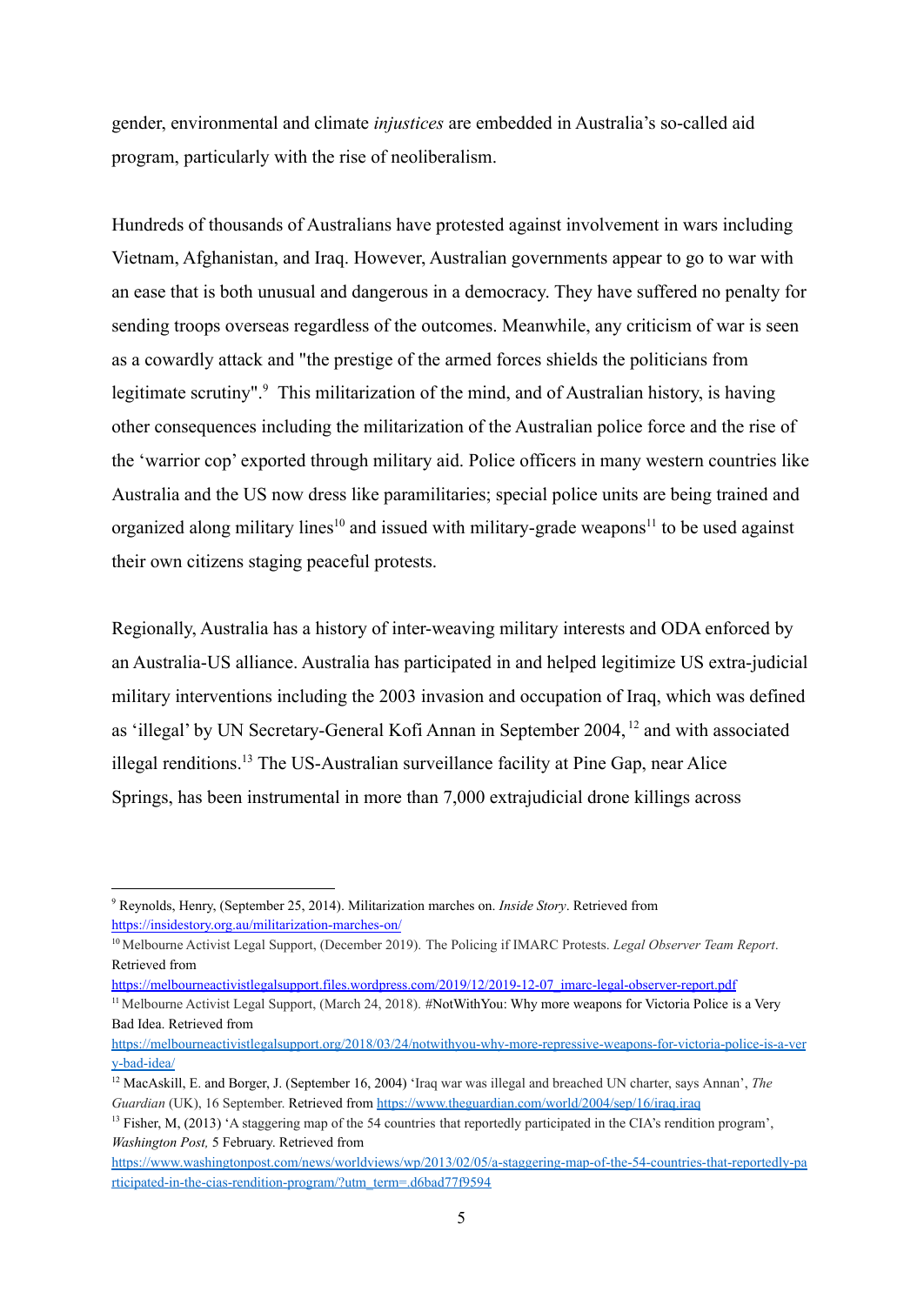non-combatant countries.<sup>14</sup> The US justification for such attacks, 'outside of an active battlefield', has been widely challenged,  $15$  including by the International Committee of The Red Cross (ICRC).<sup>16</sup> Despite these concerns, Australia has become ever more closely aligned with the US military. For instance, Australia hosts a new 'rotational' base for 2,500 US Marines in Darwin<sup>17</sup> and participates in the yearly Talisman Sabre war games held in Rockhampton in Central Queensland, a bilateral combined Australian and US military training activity. Australia is also the second-largest recipient of US  $\alpha$ <sub>18</sub><sup>18</sup> behind Saudi Arabia, and Australia may be complicit in war crimes by arming and providing military support to the Saudi-led coalition in Yemen who have been starving civilians, bombing hospitals and blocking humanitarian aid as tactics of war.

Australia's foreign policy framework continues to prioritize the US alliance above regional Asia Pacific engagement, as well as pursuing corporate interests at the expense of public interests. Australia has not assisted in strengthening effective global responses to the global crises that we face, whether climate, food, financial or humanitarian crises. The policy has actively sought to change global norms by breaking or sidestepping them, and the approach has been profoundly short-sighted. Norm-breaking by Australia and its allies have legitimized norm-breaking by others.

<sup>&</sup>lt;sup>14</sup> Trembath B. (September 23, 2016) 'Pine Gap: Secretive spy base's role in drone strikes putting Australia in danger, expert warns', *ABC News*, 23 September. Retrieved from

<http://www.abc.net.au/news/2016-09-23/pine-gaps-actions-could-endanger-australian-security/7872190>

<sup>&</sup>lt;sup>15</sup> Reuters (April 30, 2012) 'White House: US drone killings legal to combat threats. Retrieved from [www.reuters.com/article/2012/04/30/us-obama-drones-idUSBRE83T0TN20120430](http://www.reuters.com/article/2012/04/30/us-obama-drones-idUSBRE83T0TN20120430)

<sup>&</sup>lt;sup>16</sup> ICRC (2013) 'The use of armed drones must comply with laws', Interview with the ICRC President, P. Maurer. Retrieved from <https://www.icrc.org/eng/resources/documents/interview/2013/05-10-drone-weapons-ihl.htm>

<sup>&</sup>lt;sup>17</sup> Rollo, S. and Lea, T. (April 24, 2016) 'As US Marines arrive in Darwin, Australia must consider its strategic position'. *Sydney Morning Herald.* Retrieved from

[http://www.smh.com.au/comment/as-us-marines-arrive-in-darwin-australia-must-consider-its-strategic-position-20160422-g](http://www.smh.com.au/comment/as-us-marines-arrive-in-darwin-australia-must-consider-its-strategic-position-20160422-goco5s.html) [oco5s.html](http://www.smh.com.au/comment/as-us-marines-arrive-in-darwin-australia-must-consider-its-strategic-position-20160422-goco5s.html)

<sup>&</sup>lt;sup>18</sup> Australia now world's second-biggest weapons importer behind only Saudi Arabia: analysts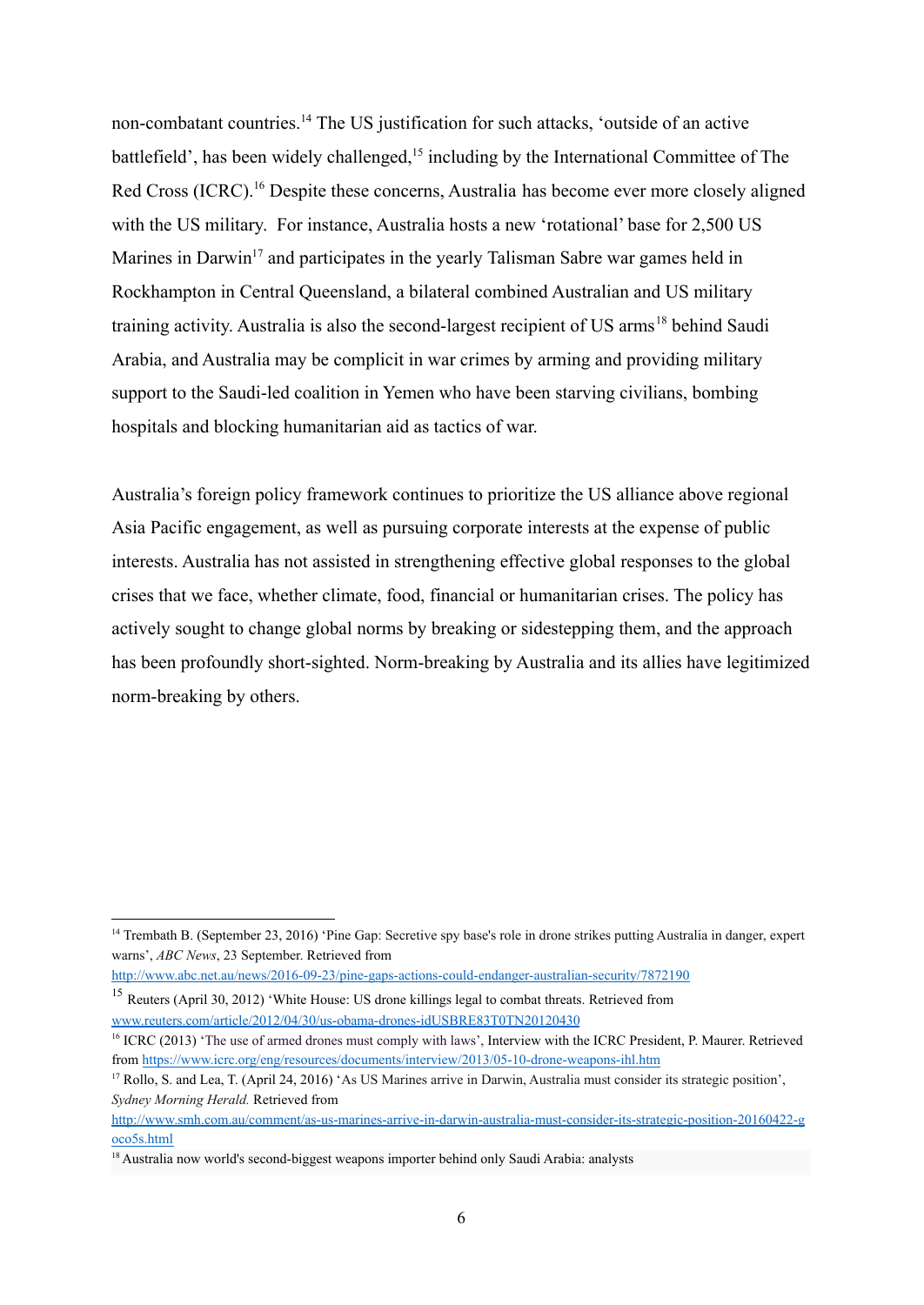

*Source: Australian Anti-Bases Campaign Coalition 19*

The militarization of Australian Aid has been closely associated with Australian military interventions including East Timor, the Solomon Islands, Afghanistan, and the Philippines. In 2012 AID/WATCH was involved in the [Senate inquiry](http://www.aph.gov.au/Parliamentary_Business/Committees/Senate_Committees?url=fadt_ctte/afghanistan/index.htm) into Australia's aid program to Afghanistan. In the four years to 2011, the Australian Defence Force (ADF) spent USD 215 million of Australia's aid budget in Afghanistan, with [only USD 37 million being spent on](http://www.theaustralian.com.au/national-affairs/military-spends-215m-to-give-37m-in-aid-to-afghanistan/story-fn59niix-1226017323760) [actual development projects.](http://www.theaustralian.com.au/national-affairs/military-spends-215m-to-give-37m-in-aid-to-afghanistan/story-fn59niix-1226017323760)<sup>20</sup> The pressure brought about by the inquiry forced the ADF to admit that about 80% of its "aid" spending, including the costs of military checkpoints and force protection, did not meet OECD guidelines on official development assistance. More recently, in 2017, the US-AUS Military aid for the Philippines under "Operation Augury" –

<sup>&</sup>lt;sup>19</sup> Australian Anti-Bases Campaign Coalition, (2020). US Bases in Australia. Retrieved from [http://www.anti-bases.org/campaigns/NMD\\_PineGap/Map\\_of\\_US\\_Military\\_Bases\\_in\\_Australia.html](http://www.anti-bases.org/campaigns/NMD_PineGap/Map_of_US_Military_Bases_in_Australia.html)

 $20$  AID/WATCH (November 12, 2012). Submission to Inquiry into Australia's overseas development programs in Afghanistan. Retrieved from

[https://www.aidwatch.org.au/wp-content/uploads/2014/06/AIDWATCH-Submission-to-Senate-Inquiry-on-Afghan-Aid-2012](https://www.aidwatch.org.au/wp-content/uploads/2014/06/AIDWATCH-Submission-to-Senate-Inquiry-on-Afghan-Aid-2012.pdf) [.pdf](https://www.aidwatch.org.au/wp-content/uploads/2014/06/AIDWATCH-Submission-to-Senate-Inquiry-on-Afghan-Aid-2012.pdf)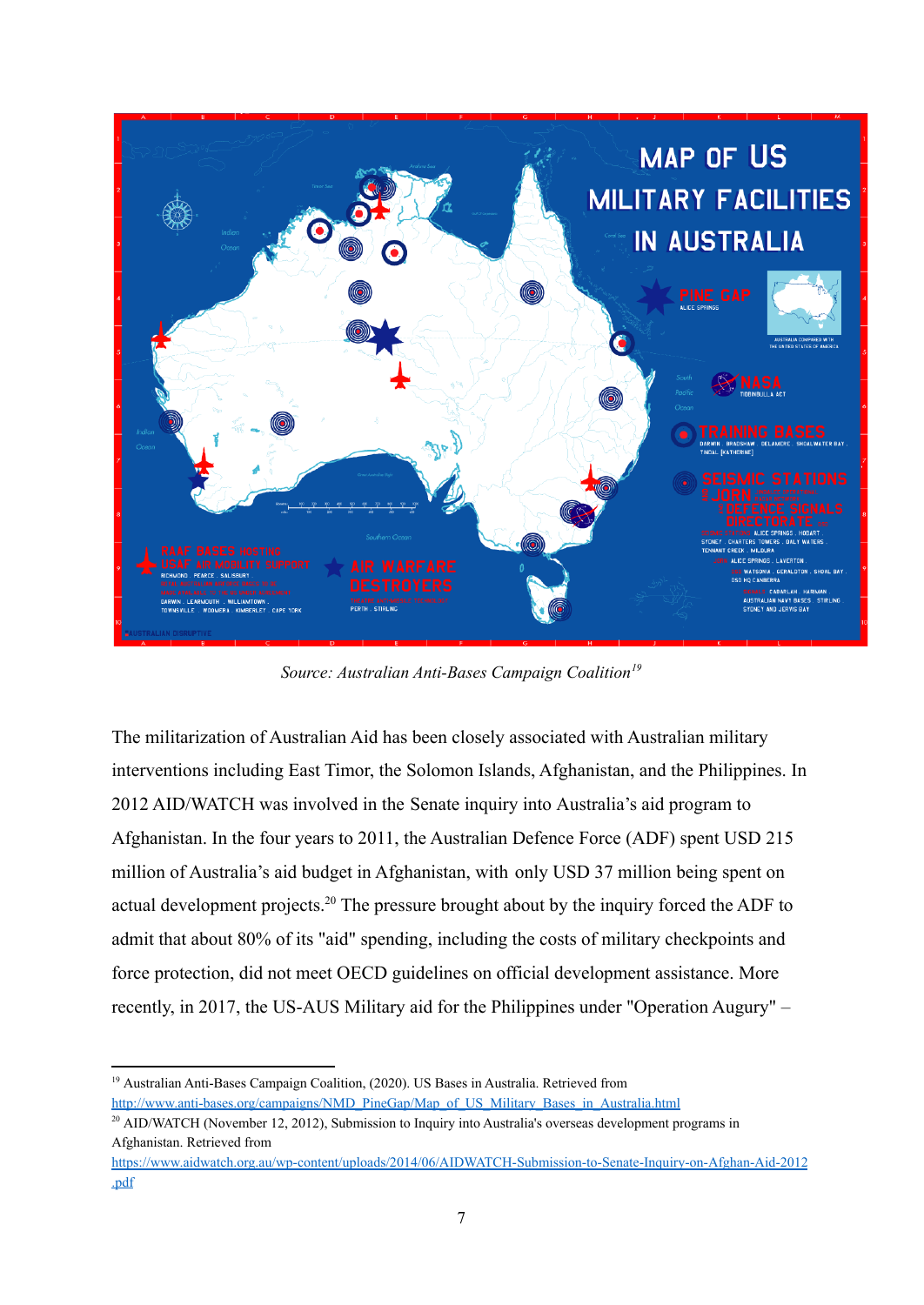another example of a quasi-military undertaking or 'creeping militarization' veiled in a cloak of secrecy and a calculated lack of accountability – prompted many observers to ask whether "US-Australian military aid to the Philippine government has facilitated its crimes against humanity against its own people."<sup> $21$ </sup> The increased volume of military aid globally has raised the issue of aid militarization, where security and defense-related assistance has outpaced the provision of economic and anti-poverty assistance. Aid militarization blurs the distinction between military operations and social development and poverty alleviation initiatives and is being directly related to human rights abuses.

## **Australia's "Pacific step-up" challenged**

Aid is increasingly deployed to counter what the Australian Government sees as a growing threat from China. A new aid tranche is being used specifically to negate growing assertiveness and political confidence in the region as Australia's Pacific sphere of influence comes under increasing challenge. For the first time, Pacific countries, acting as a political bloc, have specifically and publicly attacked Australia for its deteriorating climate policies. Some Pacific countries have threatened to move closer to China,  $2<sup>2</sup>$  accepting conditional loans from the Chinese state. Australia has defended its fossil fuel economy, refused to improve its climate record, and splashed ODA and military assistance across the region.<sup>23</sup> At the Pacific Island Forum in Fij in 2019 'recriminations and shouting' took place between pro-coal Australia and low-lying island nations who are frontline to the threats from climate change as Australia proceeded to push for a watering down on climate language in the Forum's final communique.<sup>24</sup> Foreign Minister of Vanuatu, Ralph Regenvanu tweeted, 'Can we stop militarizing the Pacific please?'.<sup>25</sup> It is unknown where this will leave Australia's

<sup>21</sup> Parameswaran, Prashanth, (August 31, 2017). New Australia Military Terror Aid for the Philippines? *The Diplomat, Asia Defense.* Retrieved from <https://thediplomat.com/2017/08/new-australia-military-terror-aid-for-the-philippines/>

<sup>22</sup> Lyons, Kate, (August 17, 2019). Fiji PM accuses Scott Morrison of 'insulting' and alienating Pacific leaders, *The Guardian.* Retrieved from

<sup>23</sup> Matsumoto, Fumi, (August 29, 2019). Rising seas and anger: Pacific islands slam pro-coal Australia, *Nikkei Asian Review*. <https://www.theguardian.com/world/2019/aug/16/fiji-pm-frank-bainimarama-insulting-scott-morrison-rift-pacific-countries>

<sup>&</sup>lt;sup>24</sup> Pacific Islands Forum Secretariat, (August 2019). Fiftieth Pacific Islands Forum Funafuti, Tuvalu 13 – 16 August 2019 Retrieved from <https://asia.nikkei.com/Spotlight/Environment/Rising-seas-and-anger-Pacific-islands-slam-pro-coal-Australia>

*Forum Communiqué*. Retrieved from

<https://www.forumsec.org/wp-content/uploads/2019/08/50th-Pacific-Islands-Forum-Communique.pdf>

<sup>25</sup> Newton Cain T, (August 30, 2019). Australia shows up in Tuvalu and trips over the *East Asia Forum.* Retrieved from <https://www.eastasiaforum.org/2019/08/30/australia-shows-up-in-tuvalu-and-trips-over/>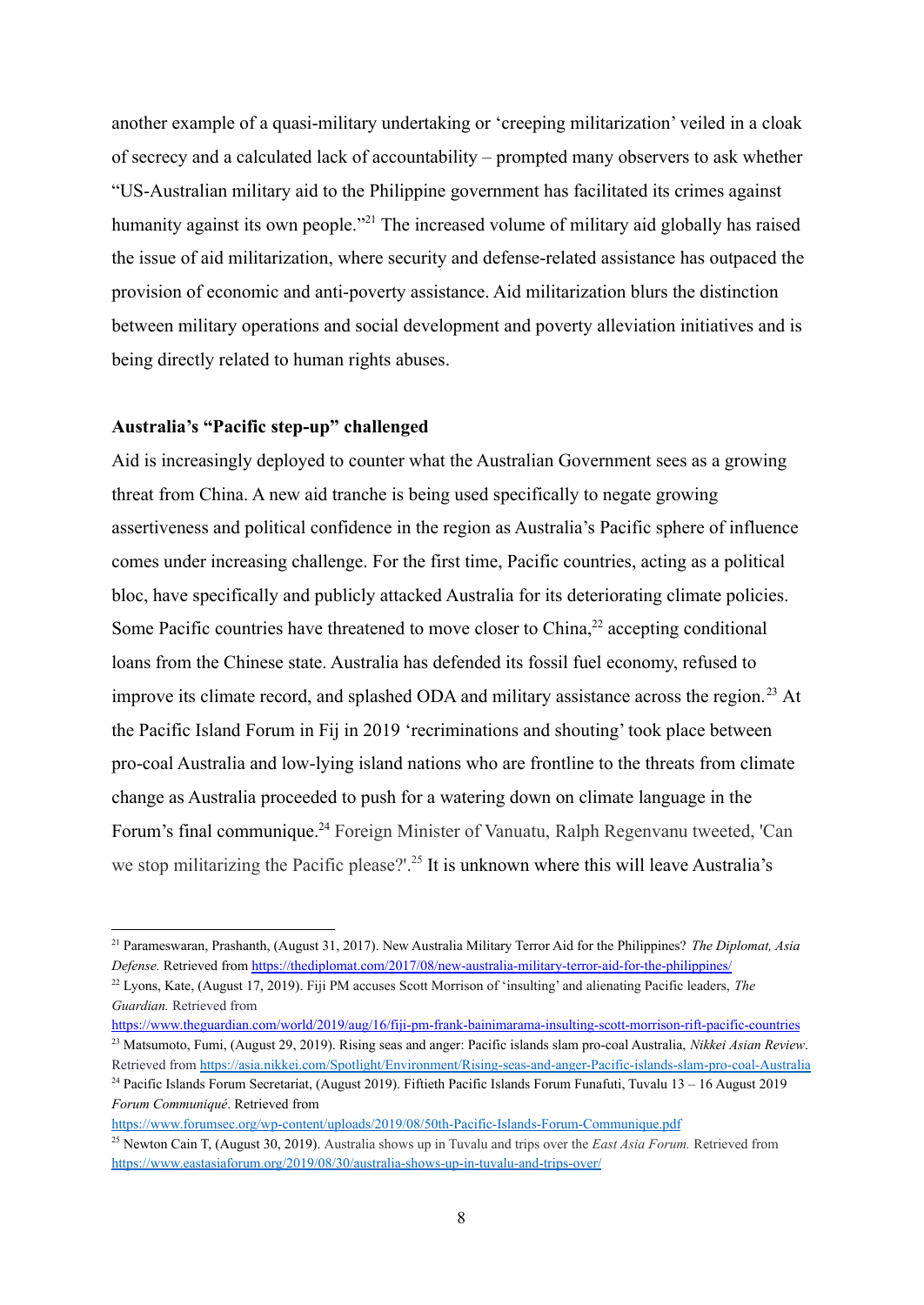"Pacific step-up" which was highlighted in both Australia's 2017 Foreign Policy White Paper <sup>26</sup> and 2016 Defence White Paper<sup>27</sup> as one of Australia's highest foreign policy priorities with the slogan 'Stepping-up Australia's engagement with our Pacific family.'<sup>28</sup>

There is also a debate in Australia surrounding the country's response to China's Belt and Road Initiative. Australia has resisted signing a memorandum of understanding with Beijing on the belt and road, stating it preferred not to engage in generalities. But there was little hesitation in signing one with the United States to "support infrastructure investment" in the Asia Pacific region. In July 2019 the Australian government announced the AUD 2 billion (USD 1.38 billion) Australian Infrastructure Financing Facility for the Pacific (AIFFP) <sup>29</sup> which proposes to use grant funding combined with loans to support the development of high priority infrastructure. In April 2019 Australia's Export Finance and Insurance Corporation (EFIC) was also given a name change and granted more resources and power to support investment in the region, including through a new Trilateral Infrastructure Partnership between Australia, the US, and Japan. Both the establishment of the Australian Infrastructure Financing Facility and the EFIC reforms raise several questions and concerns,  $30$  namely the implications for the aid program for Australian Official Development Assistance (ODA) and whether this will be the end of the Australian Aid program. Other concerns include a high degree of non-concessional loans; lack of transparency; corruption; environmental and social impacts; undermining good governance; and putting Australia's interests first.<sup>31</sup>

<sup>28</sup> Australian Government, Department of Foreign Affairs and Trade (2020). Australia's Pacific Engagement: Stepping-up Australia's engagement with our Pacific family. Retrieved from

<sup>&</sup>lt;sup>26</sup> Australian Government, Department of Foreign Affairs and Trade (2017). Stepping up our engagement in the Pacific, 2017 Foreign Policy White Paper. Retrieved from

[https://www.fpwhitepaper.gov.au/foreign-policy-white-paper/chapter-seven-shared-agenda-security-and-prosperity/stepping](https://www.fpwhitepaper.gov.au/foreign-policy-white-paper/chapter-seven-shared-agenda-security-and-prosperity/stepping-our)[our](https://www.fpwhitepaper.gov.au/foreign-policy-white-paper/chapter-seven-shared-agenda-security-and-prosperity/stepping-our)

<sup>&</sup>lt;sup>27</sup> Australian Government. Department of Defence (2016). 2016 Defence White Paper, pp126-127 Retrieved from <https://www.defence.gov.au/WhitePaper/Docs/2016-Defence-White-Paper.pdf>

<https://dfat.gov.au/geo/pacific/engagement/Pages/stepping-up-australias-pacific-engagement.aspx>

<sup>30</sup> Jubilee Australia, Caritas and UNSW, (2019). *Enter the Dragon: Australia, China and the New Pacific Development Agenda*. Retrieved from <https://www.jubileeaustralia.org/latest-news/new-report-enter-the-dragon> <sup>29</sup> Australian Government Department of Foreign Affairs and Trade (2020). The Australian Infrastructure Financing Facility for the Pacific (AIFFP) will support transformative infrastructure in the region. Retrieved from <https://www.aiffp.gov.au/>

<sup>&</sup>lt;sup>31</sup> Howes S and Dornan M, (February 2018). Moving Beyond Grants: questions about Australian Infrastructure Financing for the Pacific. Retrieved from <https://apo.org.au/sites/default/files/resource-files/2019/02/apo-nid224496-1337766.pdf>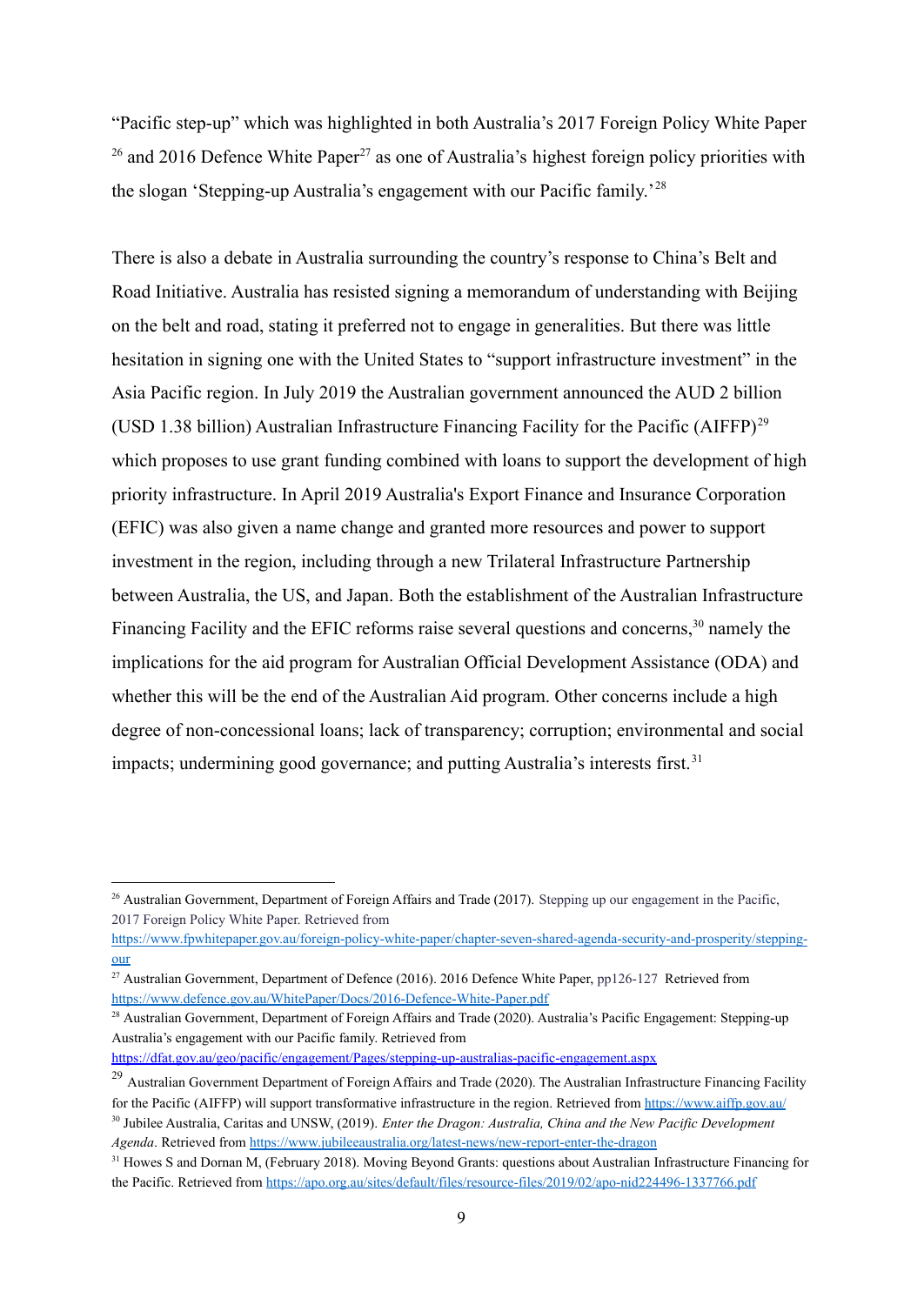#### **Operation Border Sovereignty and the Dynamics of Containment**

The high-technology liberal militarization in the Australian context has distinct characteristics including: increased national defense budgets – the 2019-20 budget provides USD 38.7 billion for defence, equivalent to 1.9% of GDP with a push by both major parties to increase it to  $2\%^{32}$  for more and better weapons systems; a penchant for use of military force in international affairs; and a draconian approach to immigration and border security Australia's Militarized Borders and the Detention-Industrial Complex – that has been directly violating International Human Rights Law for more than two decades. Australia's refugee policies directly conflict with and undermine global norms on the right to protection from persecution. There are concerns that Australia's border security measures and creation of two classes of refugees, breaches international and refugee laws, most notably the principles of non-refoulment, inhuman or degrading treatment, economic and social rights, and restricting the ability of asylum seekers to reach a territory where they can claim protection under the Refugee Convention. In March 2015, the Special Rapporteur on Torture found that parts of Australia's immigration detention regime violated the Convention against Torture, the United Nations Refugee Agency has criticized Australia's offshore detention policy as inhumane, and UN High Commissioner for Human Rights, Zeid Ra'ad Al-Hussein, stated that Australia's policies set a poor benchmark for other states in the Asia Pacific region. For example, in 2015, Australia-style policies of boat turnbacks were employed by Thailand, Malaysia, and Indonesia in which nearly 8,000 Rohingyan and Bangladeshi irregular migrants were stranded at sea $^{33}$ 

In 2001, due in part to 9/11 and the wars in Iraq and Afghanistan, the political rhetoric in Australia on refugees and asylum seekers dramatically shifted from protection to a security paradigm. Legislation divided the 'good refugee' – those who wait in a camp for resettlement – from the 'bad refugee' – those who 'jump the queue' and are 'illegal' coming by boat. Policies since 2001 include the 'Pacific Solution'; 'Operation Relex', the Temporary Protection Visa regime; and the militarised 'Operation Sovereign Borders' in 2013 – a policy

<sup>32</sup> Lowy Institute, (2019). Australian Election 2019: Where the Parties Stand – Defence Spending, *The Issue.* Retrieved from <https://interactives.lowyinstitute.org/features/australia-votes-2019/issues/defence-spending/>

<sup>33</sup> Cooke, Richard, (August 2015) Nope, nope, nope: why Australia won't help the Rohingya, *The Monthly*. Retrieved from <https://www.themonthly.com.au/issue/2015/august/1438351200/richard-cooke/nope-nope-nope>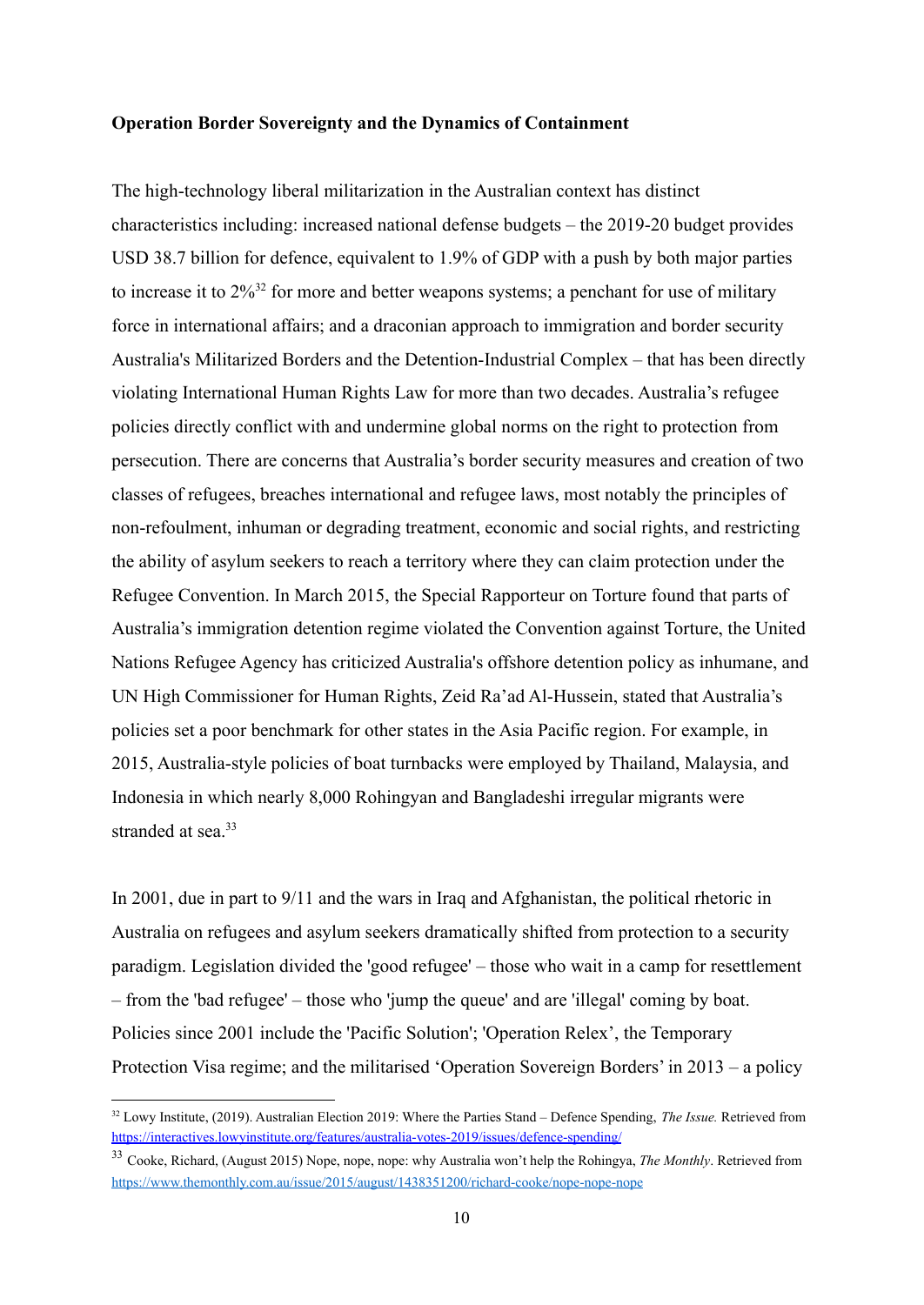to stop 'people smugglers' and to 'return the boats', premised on the idea that Australia is experiencing a national emergency in protecting its border.<sup>34</sup> There were recurring claims about the militarization of Australia's Department of Immigration and Border Protection, which in December 2017 was dissolved and subsumed into the Department of Home Affairs. This was confirmed in a joint media release in  $2016<sup>35</sup>$  by then Minister for Defence, Peter Dutton and Minister for Defence, Senator Marise Payne stating that "The Australian Defence Force, in partnership with the Australian Border Force (ABF), operate the largest and most capable maritime surveillance and response fleet in Australia's history". Operation Sovereign Borders is now known as a military-led, border security operation veiled in secrecy. Donald Trump's proposed border wall to stop Mexicans from coming into the United States may be frightening, but Australia created its security walls a long time ago called the 'excision of the mainland of Australia from the migration zone<sup>36</sup> defended with military aircraft and unmanned aerial systems.

As a result of Australia's militarized borders and policies of deterrence, the use of aid has been used in Australian offshore detention facilities in small Pacific island nations. A key illustration is the use of aid to detain asylum seekers captured by the Australian military and held in offshore facilities on Manus Island, Papua New Guinea. Australia's bipartisan policy of deterrence of people seeking asylum by mandatory detention has been likened by former Manus detainee, Behrouz Boochani, to a form of kidnapping and forced exile  $37$ , reinforcing the exclusionist traditions of Australian nationalism. The logic of deterrence enables the denial of basic rights and creates extra-legal status for semi-permanent encampments. Australia's abuses encourage copy-cat actions, in a global bidding war to dehumanize and

<sup>36</sup> Phillips, Melissa, (May 17, 2013). Out of sight, out of mind: excising Australia from the migration zone, *The Conversation*. Retrieved from

<https://theconversation.com/out-of-sight-out-of-mind-excising-australia-from-the-migration-zone-14387>

<sup>34</sup> McAdam, J, (2014). Australia and Asylum Seekers, *International Journal of Refugee Law* Vol. 25 No. 3 pp. 435–448, Retrieved from <http://ijrl.oxfordjournals.org/content/25/3/435.full.pdf+html>

<sup>&</sup>lt;sup>35</sup> Australian Government for Immigration and Border Protection and Department of Defence (2016). 'Strengthening our maritime capability into the future' a joint media release - The Hon Peter Dutton MP, Minister for Immigration and Border Protection and Senator the Hon Marise Payne, Minister for Defence. Retrieved from <https://minister.homeaffairs.gov.au/peterdutton/2016/Pages/maritime-capability.aspx>

<sup>&</sup>lt;sup>37</sup> Boochani, B (October 3, 2016). For refugees kidnapped and exiled to the Manus prison, hope is our secret weapon, The Guardian. Retrieved from

[https://www.theguardian.com/australia-news/2016/oct/03/for-refugees-kidnapped-and-exiled-to-the-manus-prison-hope-is-o](https://www.theguardian.com/australia-news/2016/oct/03/for-refugees-kidnapped-and-exiled-to-the-manus-prison-hope-is-our-secret-weapon) [ur-secret-weapon](https://www.theguardian.com/australia-news/2016/oct/03/for-refugees-kidnapped-and-exiled-to-the-manus-prison-hope-is-our-secret-weapon)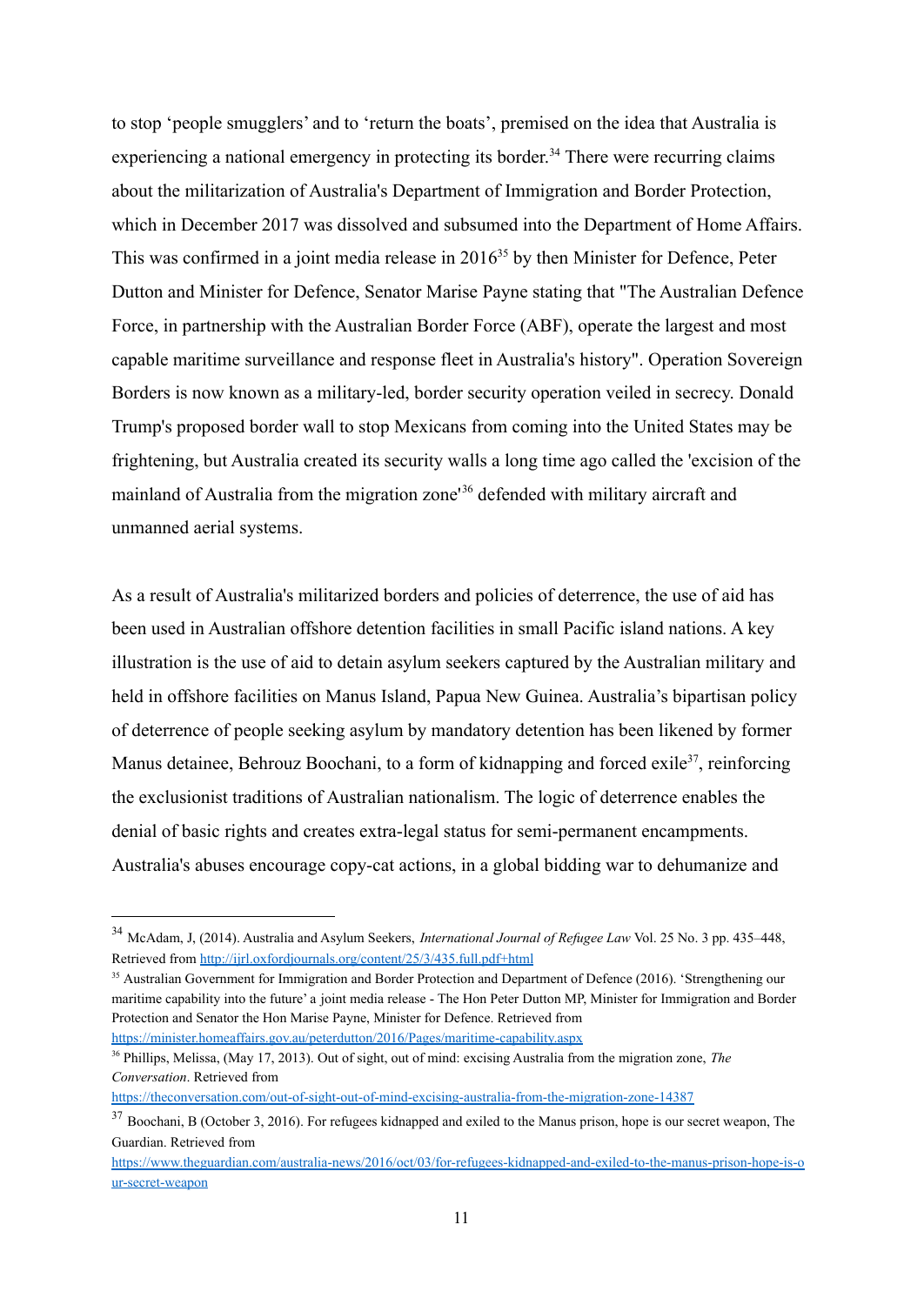brutalize refugees and asylum-seekers. Cashing in are multinational, military conglomerates many of whom have substantially contributed to the mass exodus of people from war-torn countries. The Border Security System Market – Global Forecast to 2022 expects that with rising territorial conflicts and geopolitical instability the market will reach USD 52.95 billion by 2022.<sup>38</sup>

The polarising political debate within Australian politics and the media has created much-unfounded fear of refugee and asylum seekers and legislation like the Border Force Act (2015), which place government staff and health professionals at risk of imprisonment if they speak out about human rights abuses in detention. Meanwhile, there have been over a dozen deaths in Australia's offshore detention centers in the past six years, most by suicide including self-immolation<sup>39</sup>. Over 100 men within 2 weeks attempted to commit suicide after the Australian elections in 2019. However, there is an extensive network of refugee and asylum seeker NGOs and advocates among Australian civil society including lawyers, medical professionals, politicians, academics and religious figures, who have been opposing Australia's immigration policies for more than two decades, as seen in actions that swept across the country in early 2016 under the slogan, 'Let Them Stay'<sup>40</sup>; the *No Business in Abuse* campaign<sup>41</sup> that has highlighted corporate complicity in abuses within Australia's immigration system; and more recently in July 2019 where thousands of Australians around the country protested for the release of refugees and asylum seekers detained for six years in Australian offshore detention centers on Manus Island in Papua New Guinea and Nauru.<sup>42</sup>

<sup>38</sup> Markets and Markets, media release (April 27, 2016). Border Security System Market Worth 52.95 Billion USD by 2022, *MarketWatch*. Retrieved from

[https://www.marketwatch.com/press-release/border-security-system-market-worth-5295-billion-usd-by-2022-2016-04-27-72](https://www.marketwatch.com/press-release/border-security-system-market-worth-5295-billion-usd-by-2022-2016-04-27-72033058) [033058](https://www.marketwatch.com/press-release/border-security-system-market-worth-5295-billion-usd-by-2022-2016-04-27-72033058)

<sup>39</sup>Australian Border Deaths Database, (2020). Monash University, *Border Crossing Observatory*. Retrieved from <https://www.monash.edu/arts/border-crossing-observatory/research-agenda/australian-border-deaths-database>

<sup>40</sup> Hunt, E, Davey M and Wahlquist C. (Feb 4, 2016). Let Them Stay: protesters gather around Australia to prevent the removal of asylum seekers – as it happened, *The Guardian*. Retrieved from

[https://www.theguardian.com/australia-news/live/2016/feb/04/let-them-stay-protesters-gather-around-australia-to-prevent-ret](https://www.theguardian.com/australia-news/live/2016/feb/04/let-them-stay-protesters-gather-around-australia-to-prevent-return-of-asylum-seekers-to-nauru) [urn-of-asylum-seekers-to-nauru](https://www.theguardian.com/australia-news/live/2016/feb/04/let-them-stay-protesters-gather-around-australia-to-prevent-return-of-asylum-seekers-to-nauru)

<sup>41</sup> Baker R and McKenzie N, (September 18, 2015). Melbourne woman taking on Transfield over children in detention**,** *The Sydney Morning Herald*. Retrieved from

<https://www.smh.com.au/business/melbourne-mum-taking-on-transfield-over-children-in-detention-20150918-gjppk1.html>

<sup>42</sup> SBS News, (July 20, 2019). Australians protest six years of offshore detention, *SBS.* Retrieved from <https://www.sbs.com.au/news/australians-protest-six-years-of-offshore-detention>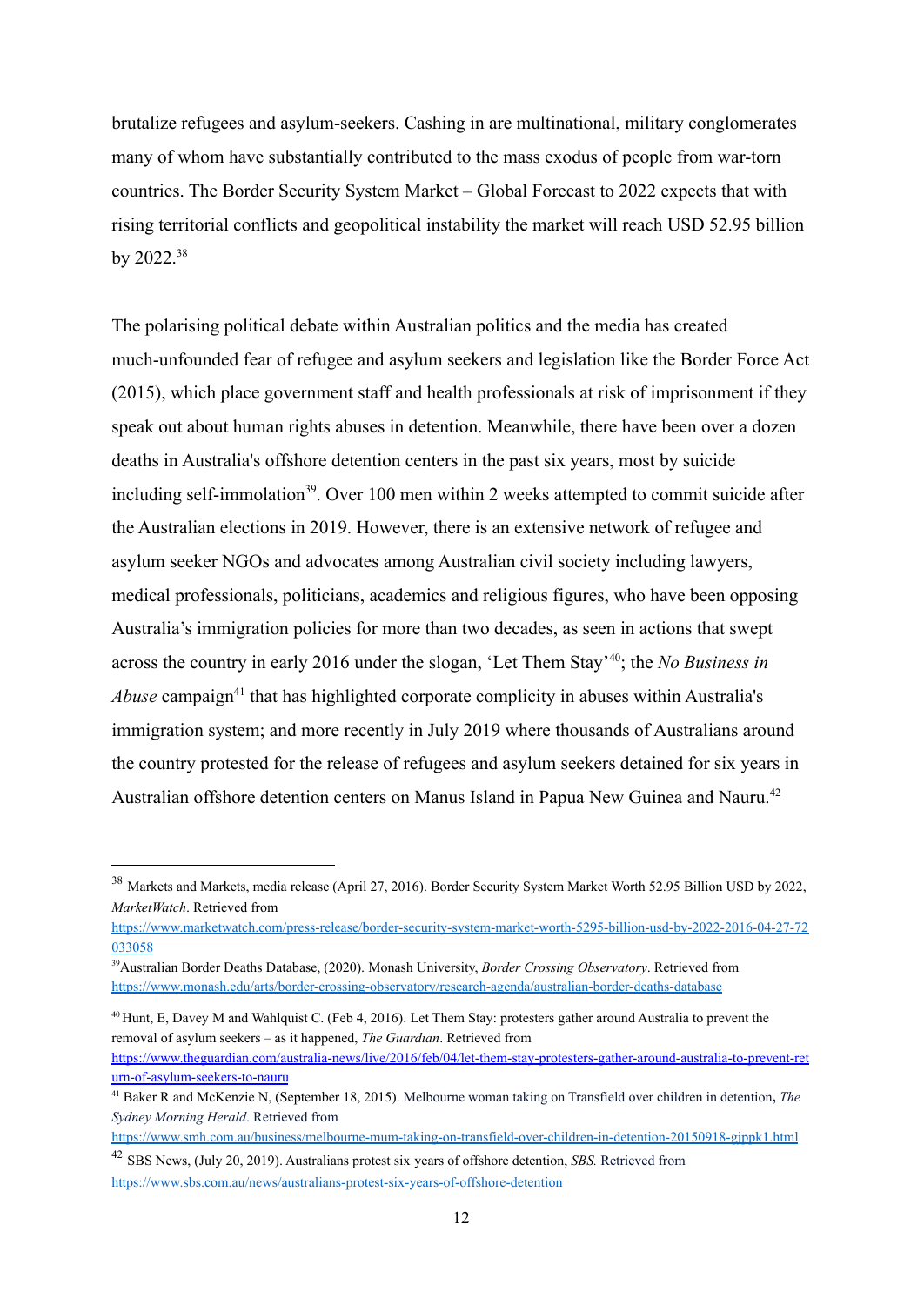It is not just the militarization of Australian borders, Australia's offshore detention regime has since become a proxy for 'forward defense', not just against refugees but also the perceived strategic threat from China. With the Chinese state seeking access to port facilities on Manus Island in Papua New Guinea, US vice president, Mike Pence announced at the 2018 APEC Summit in Port Moresby, Papua New Guinea that they would partner with Australia and support the development of the Lombrum naval base, formally the Manus Detention Centre on [Manus Island](https://www.theguardian.com/australia-news/manus-island) into a joint US-Australia military base.<sup>43</sup> The base would be a new departure, clearly demonstrating the deepened inter-weaving of military interests and development assistance in Australia's US-centred strategic posture. There has been no say for the people on Manus Island about the imposition of the Australian billion-dollar offshore detention center for the past six years that has given them no real or permanent benefits or infrastructure and left their island with a tarnished reputation associated with torture and human rights abuses. It is no surprise local Manusians are also opposed to the establishment of the Australian-US naval base as stated by Manus MP, Charlie Benjamin, *"So when they come and say, 'We want to build a military base in Manus', I say 'I already have experience with you Australians, dealing with asylum seekers, and my people were left out'. I don't want our people to be left out again with this military exercise."<sup>44</sup>*

The question remains, where is Australian aid heading with continued military scale-up in the Asia Pacific region. Australian foreign aid and policy failures demonstrate the nonsensical logic of pursuing naked 'self-interest' in which the aid-industrial complex solidifies vulture capital, aid agencies, 'donor' governments and local cronies who are shored-up by the military but mainly working at the level of policy. Instead, Australia should focus on making the world a safer place through collective and peace security arrangements. It should pursue fair trade arrangements – not market access and 'free trade'. It should be an exemplar of effective climate policy, both in international policy and at home. It should become a beacon for

<sup>43</sup> Murphy, Katherine (November 18, 2018). America to partner with Australia to develop a naval base on Manus Island, *The Guardian*. Retrieved from

[https://www.theguardian.com/australia-news/2018/nov/18/america-to-partner-with-australia-to-develop-naval-base-on-manu](https://www.theguardian.com/australia-news/2018/nov/18/america-to-partner-with-australia-to-develop-naval-base-on-manus-island) [s-island](https://www.theguardian.com/australia-news/2018/nov/18/america-to-partner-with-australia-to-develop-naval-base-on-manus-island)

<sup>44</sup> Davidson, Helen (July 20, 2019). Australia has 'tarnished' Manus Island and military base isn't welcome, governor says, *The Guardian*. Retrieved from

[https://www.theguardian.com/australia-news/2019/jul/29/australia-has-tarnished-manus-island-and-military-base-isnt-welco](https://www.theguardian.com/australia-news/2019/jul/29/australia-has-tarnished-manus-island-and-military-base-isnt-welcome-governor-says) [me-governor-says](https://www.theguardian.com/australia-news/2019/jul/29/australia-has-tarnished-manus-island-and-military-base-isnt-welcome-governor-says)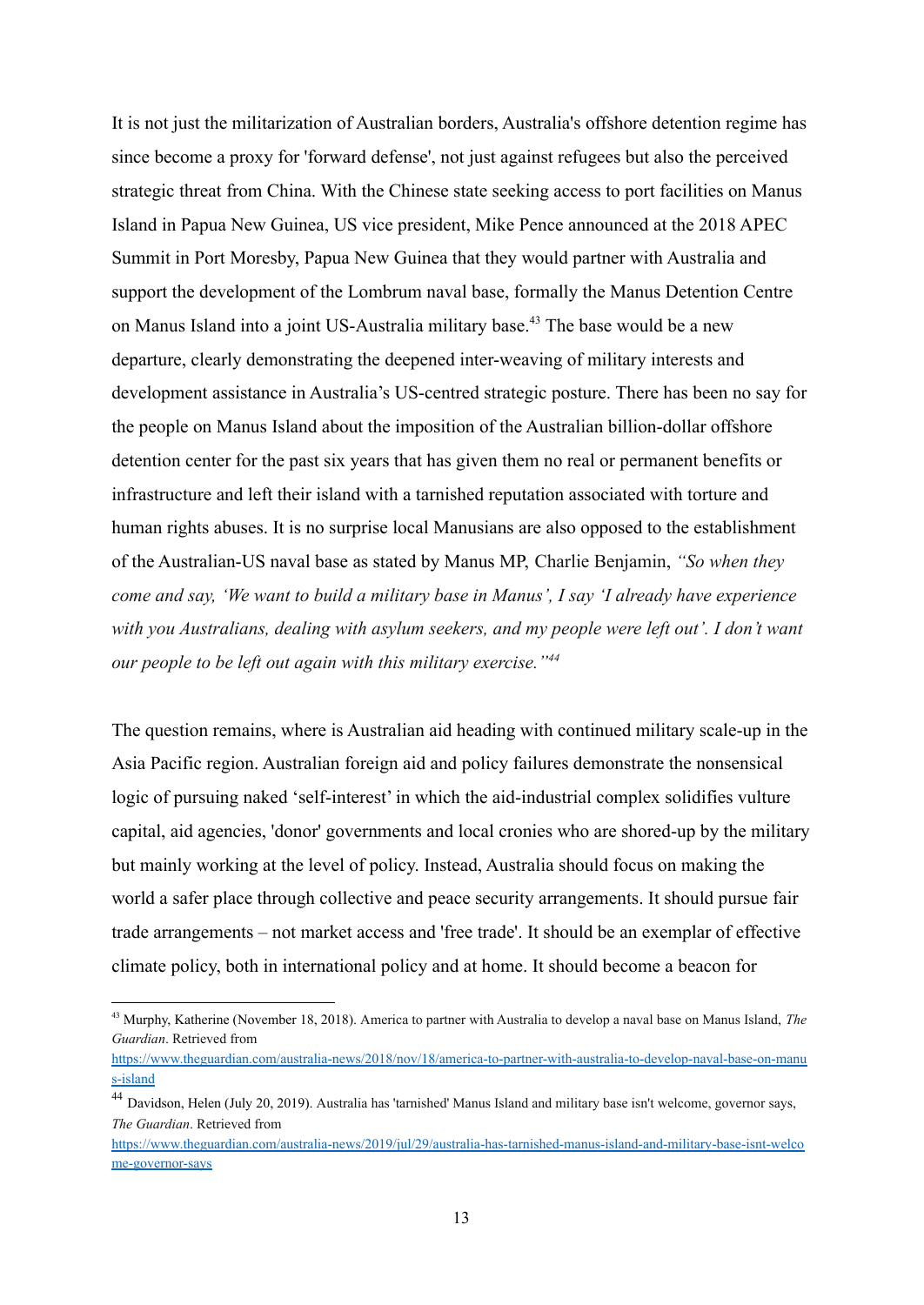democratization and self-determination, and enable development rights, not financial freedoms for speculators. It should respect the rights of refugees and asylum seekers. And it should recommit to global targets for development aid, and focus Australian aid on addressing local needs, not Australian interests. Such principles would take Australia closer to achieving the goals of peace and security in the region that it claims should be our uppermost priority.

# **References**

AHRC, (2016). *Asylum Seekers and Refugees*. Retrieved from <https://www.humanrights.gov.au/our-work/asylum-seekers-and-refugees>

Al Hussein, Z. R, (2015). *Statement by UN High Commissioner for Human Rights Zeid Ra'ad Al Hussein at the Interactive Dialogue on the Human Rights of Migrants at the 29th session of the Human Rights Council*. Retrieved from

<http://www.ohchr.org/EN/NewsEvents/Pages/DisplayNews.aspx?NewsID=16076&LangID=E>

Beckwith, Sam, (April 30, 2012). *The Militarization of Aid in Afghanistan: Implications for Humanitarian Actors and the Way Ahead.* Retrieved from <https://ssrn.com/abstract=2167857>

Menadue, J, Keski Nummi, A & Gauthier, K, 2011. *A New Approach. Breaking the Stalemate on Refugees and Asylum Seekers*, Centre for Policy Development.

Crock, M, 2004. Judging Refugees: The Clash of Power and Institutions in the Development of Australian

Refugee Law, (2006). *Sydney Law Review*, Vol. 26, No. 1, pp.51-73

Kaldor, A, (2014). Foreword by the Chair of the Andrew & Renata Kaldor Centre for International Refugee Law, UNSW, in Douglas, B, Higgins, C, Keski-Nummi Arja, McAdam J, & McLeod T (eds) *Beyond the boats: building an asylum and refugee policy for the long term*, Report following high-level roundtable, Australia21, UNSW, Centre of Policy Development and the Andrew & Renata Kaldor Centre for International Refugee Law.

Kneebone, S, 2014. 'The Bali Process and Global Refugee Policy in the Asia–Pacific Region', *Journal of Refugee Studies* Vol. 27, No. 4.

Human Rights Law Centre, (May 15, 2015). 'High court challenge to offshore detention', media release, *Human Rights Legal Centre*. Retrieved from <http://hrlc.org.au/highcourtchallenge/>

Human Rights Law Centre (2015). UN Human Rights chief condemns the Australian government's "hostility and contempt" towards refugees. Retrieved from [http://hrlc.org.au/un-human-rights-chief-condemns-australian-governments-hostility-and-contempt-to](http://hrlc.org.au/un-human-rights-chief-condemns-australian-governments-hostility-and-contempt-towards-refugees/) [wards-refugees/](http://hrlc.org.au/un-human-rights-chief-condemns-australian-governments-hostility-and-contempt-towards-refugees/)